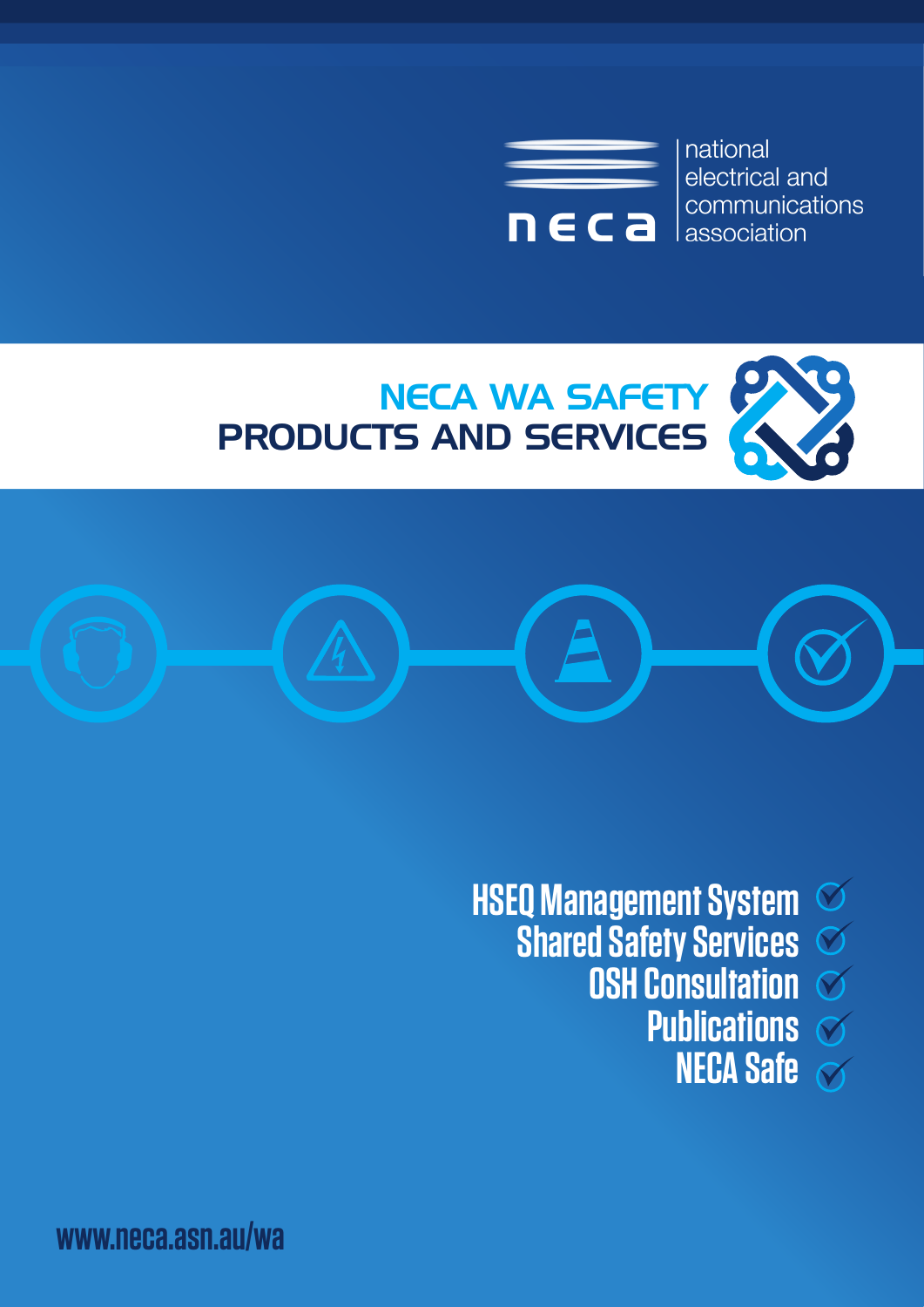

#### **Introduction**

Businesses in the electrical and communications industries continue to face the challenges of high labour costs, lower turnover and ever-increasing business compliance costs.

Workplace safety and health obligations for businesses are escalating and the consequences associated with failure to provide a safe workplace can be tragic. Businesses often struggle to understand their safety and health obligations and therefore do not have adequate safety management systems and practices in place to demonstrate legal compliance. Knowing what is required is one thing, but knowing where to start, what the priorities are and how best to achieve the requirements, is another matter.

Members report that they are facing time and resource shortages and safety and health systems are under pressure, assuming they have been implemented at all.

NECA WA assists and supports members to implement effective and appropriate management systems matched to the needs of their business, by providing a suite of products and services which cater for a wide range of needs.

Whatever your business requirements may be, NECA aims to provide a product or service to help you through this daunting OSH maze.

NECA WA offers the following OSH products and services to members:

- Free member advice
- Shared Safety Services
- HSEQ Management System
- OSH Consulting and document development
- NECA Safe
- Safety publications

#### **Free member advice and assistance**

Being a member of NECA WA entitles you to free telephone advice on OSH matters. This can be helpful when questions arise on site, when clients request OSH information or records, in the course of managing your workforce or when tendering for work.

Drawing on a wide range of experience in the electrical industry, NECA WA's OSH team are pleased to answer any queries you may have on safety and health matters. Along with the free telephone advice, NECA also provides the following services at no charge to members:

- Provision of key industry quidelines and codes of practice for you to familiarise yourself with safe work requirements
- An initial complimentary safety and health evaluation to define the necessary elements of an appropriate safety and health management system in your business
- Provision of a NECA modified WorkSafe 'Subby Pack', specifically designed to meet basic safety and health requirements for companies hiring Electrical Group Training apprentices



## HSEQ MANAGEMENT SYSTEM



#### **HSEQ Management System**

This is NECA WA's flagship OSH product, designed to specifically meet the needs of the electrical, communications, refrigeration and air-conditioning industry sectors.

The HSEQ Management System is suitable for all business sizes, however it is particularly suitable for small businesses that can't justify the expense of individual HSEQ certification or the employment of a safety professional in the business, yet still need to demonstrate high standards of workplace practice.

Increasingly, electrical contractors are required to demonstrate fully developed safe systems of work. The HSEQ Management System is more than a safety system as it combines the important elements of the QHSE Code 2013 and AS/NZS 4801 across the disciplines of Health, Safety, Quality and Environment.

Members have access to an online integrated management system that is tailored and certified to the needs of each subscribing member.

Forms, registers, reports, SWMS and policies are available through a web portal so that members have access anytime and anywhere that there is internet connectivity.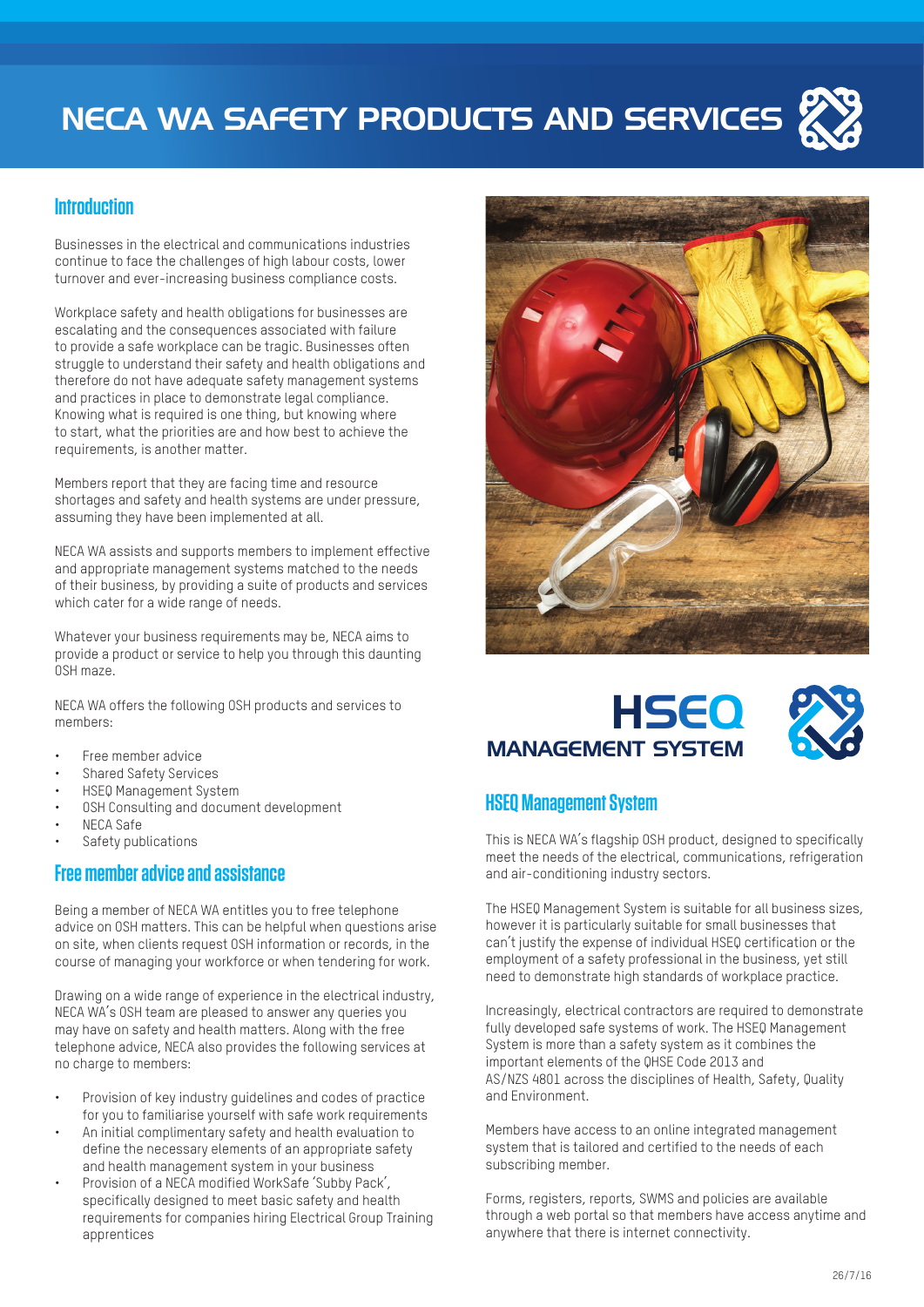# T: (08) 6241 6100 | E: OSH@NECAWA.ASN.AU



If you require an easy to use documented and certified business management system to demonstrate compliance to the occupational safety and health legislation, which also meets the quality standards of government and large contract principals, then the NECA OSH team can assist you with a demonstration of the HSEQ Management System.

On subscription to the HSEQ Management System the assigned NECA OSH Consultant will evaluate your needs and promptly provide the system and web access. The initial subscription includes set-up and training assistance. After implementation, the member company is audited and, providing a successful result is obtained, can display the system certification logos. This has the added and key benefit of enhancing the reputation and credibility of the member company.

Using this system can open up business opportunities you may have thought were only the domain of large electrical contractors.

Members can also purchase HSEQ Lite if the HSEQ Management System is too intensive. This is a lower cost product aimed at small businesses. Online SWMS packages are also available.

#### **Shared Safety Services**

Member feedback identified that electrical contractors often lack the time and resources to fully meet their OSH legislative and compliance obligations or recognise priority issues. Members are often struggling to know just 'where to start'.

In order to assist member businesses develop, implement and maintain suitable safety management systems in accordance with their needs, the 'Shared Safety Services' product was developed.

NECA's Shared Safety Services is a fee-based service and is determined from an initial evaluation and consultation. The service aims to develop, maintain or improve your business health and safety practices to an appropriate standard and will cover any OSH development, management or monitoring needs required by your company. If you have specialised health and safety needs, we can identify, develop and help implement what is required.

Members can easily keep track of work conducted by NECA through the progress reports provided by the NECA OSH Consultant assigned to deliver the service.

#### **OSH Consulting**

As an adjunct to NECA's Shared Safety Services, the NECA OSH team is available for specialised OSH consulting. If you have a requirement for any of the following services, NECA WA is available on a fee-for-time or service basis:

- OSH System auditing
- Legislative compliance auditing
- Incident investigation
- Tender questionnaire assistance
- Workplace inspections
- Workers compensation and injury management assistance
- Development of OSH documents (policies, SWMSs,
- procedures, SOPs etc)
- Development and facilitation of OSH training
- Quality system consulting
- Development of Safety Management Plans Conducting Toolbox meetings

#### **Safety publications and other products**

NECA WA has a range of OSH products available for purchase. Specifically aimed at assisting members to comply with OSH obligations in the field, these products, when used correctly, demonstrate aspects of safe work practices.

- Australian standards on OSH topics
- Safe Work Method Statements for common electrical and communications work activities
- Risk Assessment Checklist pocket books
- Solar Risk Matrix
- Suitable duties manual for management of injured employees
- Pocket Safety Guide for employees particularly suitable for service electricians as a 'Field Guide' of advice on many OSH topics

### **NECA Safe Online Safety Management System**

The NECA Safe Online Information Management System is a one stop shop for managing workplace health, safety and environmental records and compliance actions. This database is specifically targeted at those members who want to take their OSH compliance to the next level. Purchasing the NECA Safe product provides access to many features and benefits, including:

- A cloud-based OSH database customised to the needs of electrical businesses
- A secure system where data is backed up externally
- Different levels of access and control
- Expiry notification and reminder alert capability
- Central location for OSH documents including Safety Management Plans, Safe Work Method Statements, Suitable Duties Manual, 200+ Toolbox Talks, Chemical Register, forms etc
- Projects module for businesses to store their project information.
- Training management
- Online and mobile Risk Assessments (iPads) registers and inspections with notifications and actions
- Incident and hazard reporting
- Access to OSH reports for ready graphical reporting of incidents and statistics
- Set-up to complement NECA's HSEQ Management System

NECA Safe can help you demonstrate high standards of safety, health and environmental compliance.

Call us for a demonstration to see if this product is suitable.

**Call (08) 6241 6100 today to speak to one of our experienced OSH consultants and find out which products are most suitable for your business.**